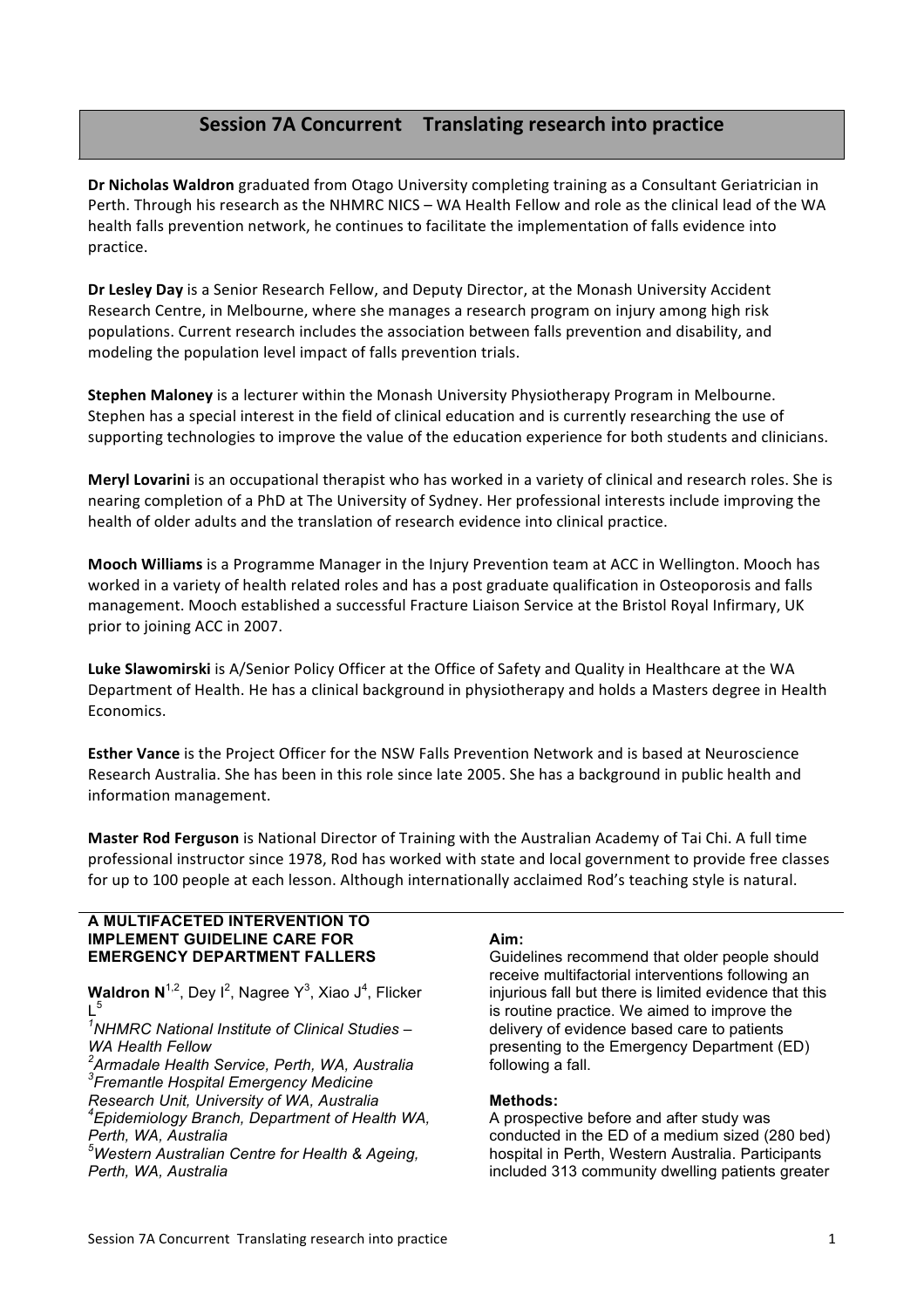than age 65 years old, presenting to ED as a result of a fall over a 14 month timeframe. A multifaceted change strategy was implemented after 7 months which included a referral pathway, audit and feedback to allied health staff and additional falls specialist staff. Key measures for improvement comprised the proportion of patients reviewed by allied health, the proportion of patients referred for guideline care and a quality of care index, all determined by record extraction.

### **Results:**

Allied health staff improved the proportion of patients being reviewed from 62.7% in the before period to 89% after the intervention ( $p < 0.001$ ). Before the intervention a referral for comprehensive guideline care occurred for only 6/177 (3.4%) of patients, afterwards for 28/136 (20.6%) (difference 17.2%, 95% CI 11% to 23%). The average quality of care index (maximum score 100) increased from 18.6 (95% CI 16.7 to 20.4) to 32.6 (95% CI 28.6 to 36.6).

#### **Conclusion:**

A multifaceted change strategy was associated with an improvement in allied health in ED prioritising the review of ED fallers as well as subsequent referral for comprehensive geriatric care. The processes of multi-disciplinary care also improved indicating improved care received by the patient.

### **REDUCING FALLS AMONG OLDER PEOPLE IN VICTORIA: BETTER EVIDENCE, BETTER TARGETING, BETTER OUTCOMES**

Day  $L^1$ , Finch CF<sup>2</sup>, Hill K<sup>3</sup>, Haines T<sup>1,4</sup>, Clemson L $^5$ , Thomas M $^6$ , Thompson C $^6$ 

1 Monash University, Melbourne, VIC, Australia <sup>2</sup>University of Ballarat, Ballarat, VIC, Australia 3 Latrobe University, Melbourne, VIC, Australia 4 Allied Health Clinical Research Unit, Southern Health, Melbourne, VIC, Australia <sup>5</sup>University of Sydney, Sydney, NSW, Australia

6 Department of Health, VIC, Australia

### **Aim:**

We are undertaking a partnership project to enable more effective policy responses to the falls prevention challenge in Victoria. We report our experience using the RE-AIM model<sup>1</sup> to inform future Victorian Department of Health falls prevention initiatives.

### **Methods:**

RE-AIM was used to identify strategies required for an effective program. Research objectives were developed following an analysis of the current state of knowledge relative to these required strategies. The research results will subsequently guide strategy details for the falls

prevention plan. Finally, evaluation will be integrated into the plan, using RE-AIM.

### **Results:**

Planning and evaluation approaches for the five core RE-AIM dimensions as these related to the falls prevention plan were identified. Relevant research objectives included: (1) identification of sub-groups of older people most frequently admitted to hospital; (2) examining the acceptability of proven falls interventions to those sub-groups; (3) identification of factors that encourage and support relevant lifestyle changes; (4) identifying opportunities to incorporate proven falls interventions in existing programs and services; (5) developing and testing guidelines for sustainability within agencies and programs. The application of RE-AIM to evaluating the integration of home hazard assessment and modification into hospital discharge planning will be presented as an example.

### **Conclusion:**

Using a model which supports the whole process from planning a state-wide falls prevention program, identifying the necessary evidencebase, through to designing the evaluation provides coherence, ensures systematic consideration of critical factors, and incorporates feedback into program planning from the outset.

#### **Reference:**

1. Glasgow RE, Vogt TM, Boles SM. Evaluating the public health impact of health promotion interventions: the RE-AIM framework. Am J Public Health 1999;89:1322-7.

### **EFFICACY OF ONLINE VERSUS FACE-TO-FACE DELIVERY OF FALLS PREVENTION EDUCATION TO HEALTH PROFESSIONALS**

**Maloney S**<sup>1</sup>, Haas R<sup>2</sup>, Keating J<sup>1</sup>, Molloy L<sup>1</sup>, Jolly B<sup>1</sup>, Sims J<sup>1</sup>, Morgan P<sup>1</sup>, Haines T<sup>1,2</sup> *1 Monash University, Frankston, VIC, Australia 2 Southern Health, Melbourne, VIC, Australia*

### **Aim:**

Exercise is an effective intervention for the prevention of falls, however some forms of exercises have been shown to be more effective than others.<sup>12</sup> There is a need to train health professionals as to appropriate methods in optimal exercise prescription for falls prevention.

This study aims to compare two approaches for delivering training in exercise prescription for falls prevention to clinicians with relevant undergraduate degrees.

### **Methods:**

This study utilizes a randomised trial design. Participants were physiotherapists, occupational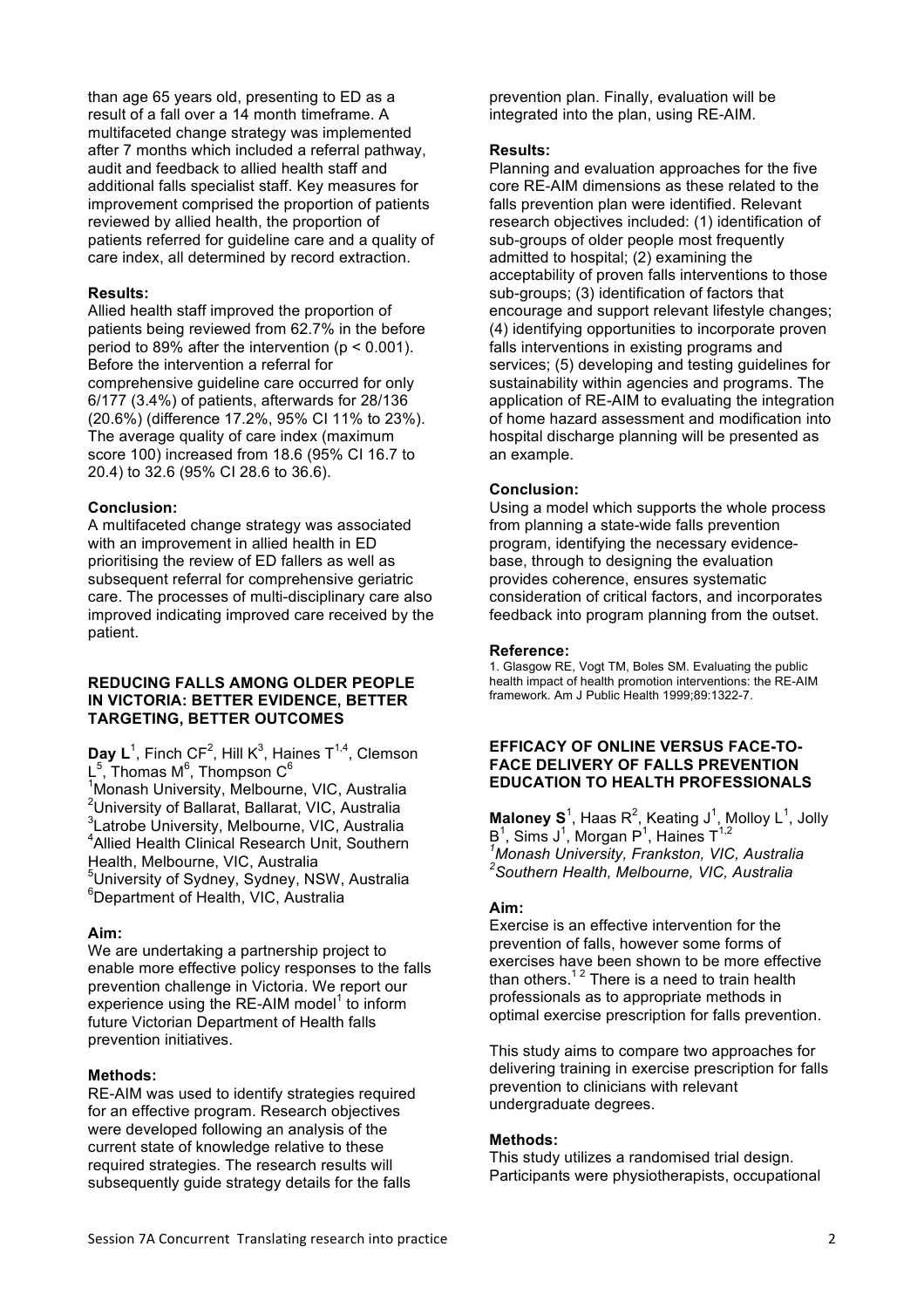therapists, nurses and exercise physiologists working in Victoria, Australia.

One intervention group received 'face-to-face' traditional education using a one-day seminar format with additional video and written support material. The second intervention group received 'online delivery' of the equivalent educational material over a four-week period with remote tutor facilitation.

Outcomes were measured across levels one to three of Kirkpatrick's hierarchy of educational outcomes, including: attendance, adherence, satisfaction, knowledge gains and self-reported change in practice.

### **Results:**

Of the 166 participants initially recruited, there was gradual attrition from randomisation to participation in the trial ( $n = 67$  online,  $n = 68$  faceto-face), to completing the educational content (n  $= 45$  online,  $n = 50$  face-to-face), to completion of the post-education examinations ( $n = 42$  online,  $n = 1$ )  $= 48$  face-to-face).

Participant satisfaction was equivalent between the two groups, as were exam results, assignment results and reported change in clinical practice.

Online participants reported spending significantly more time (total of 90 minutes compared with 30 minutes) engaged with the additional learning materials.

### **Conclusion:**

Face to face and online approaches produced equivalent results with the exception of online participants reporting more time engaged with the optional learning resources. Practical considerations should arguably drive delivery selection choice, which may favour online provision for its ability to overcome access issues for health professionals in regional and remote settings.

#### **References:**

1. Gillespie LD, Robertson MC, Gillespie WJ et al. Interventions for preventing falls in older people living in the community. Cochrane Database Syst Rev 2009;Issue 2. Art.No.: CD007146. DOI: 10.1002/14651858.CD007146.pub2 2. Sherrington C, Whitney J, Lord S et al. Effective exercise for the prevention of falls: a systematic review and meta-analysis. J Am Geriatr Soc 2008;56(12):2234-43.

### **CONDITIONS NECESSARY FOR ACHIEVING PROGRAM SUSTAINABILITY IN FALLS PREVENTION: A GROUNDED THEORY**

**Lovarini M**, Clemson L, Mathews M, Dean C *The University of Sydney, Lidcombe, NSW, Australia*

### **Aim:**

Limited research exists on how falls prevention programs can be sustained in the community. This study explored the factors affecting sustainability of the Stepping On program, a falls prevention program for older adults living in the community, that has been shown to reduce falls, improve self-efficacy and increase the use of protective behaviours. The aim of the study was to determine the conditions necessary for program sustainability and to develop a theory for how program sustainability can be achieved.

### **Methods:**

A grounded theory methodology was used in this qualitative study. Forty-two interviews were conducted with 34 participants from 15 organisations. Observations were recorded in 69 field notes. Data were collected from February 2007 to November 2009 and analysed systematically according to recognised processes for constructing grounded theory. Data from interviews, observations and other records such as emails and reports were included in the analysis. Ethical approval was received for this study.

#### **Results:**

Organisations will sustain the program providing they have both the motivation and capacity to do so. Maintaining motivation and capacity rests on a number of key conditions being met: the program must offer benefits and value, skilled and motivated people must be available and tailored and timely support must be received. These conditions are applicable across diverse and changing organisational contexts. A network of support is a potential mechanism to enhance the motivation and capacity of organisations and assist them in achieving the conditions necessary for program sustainability. A theoretical framework encapsulating the conditions for achieving program sustainability will be presented.

#### **Conclusion:**

The Stepping On program can be sustained providing certain conditions are met. Based on the experiences of practitioners, this study provides a theoretical explanation and framework for how program sustainability can be achieved.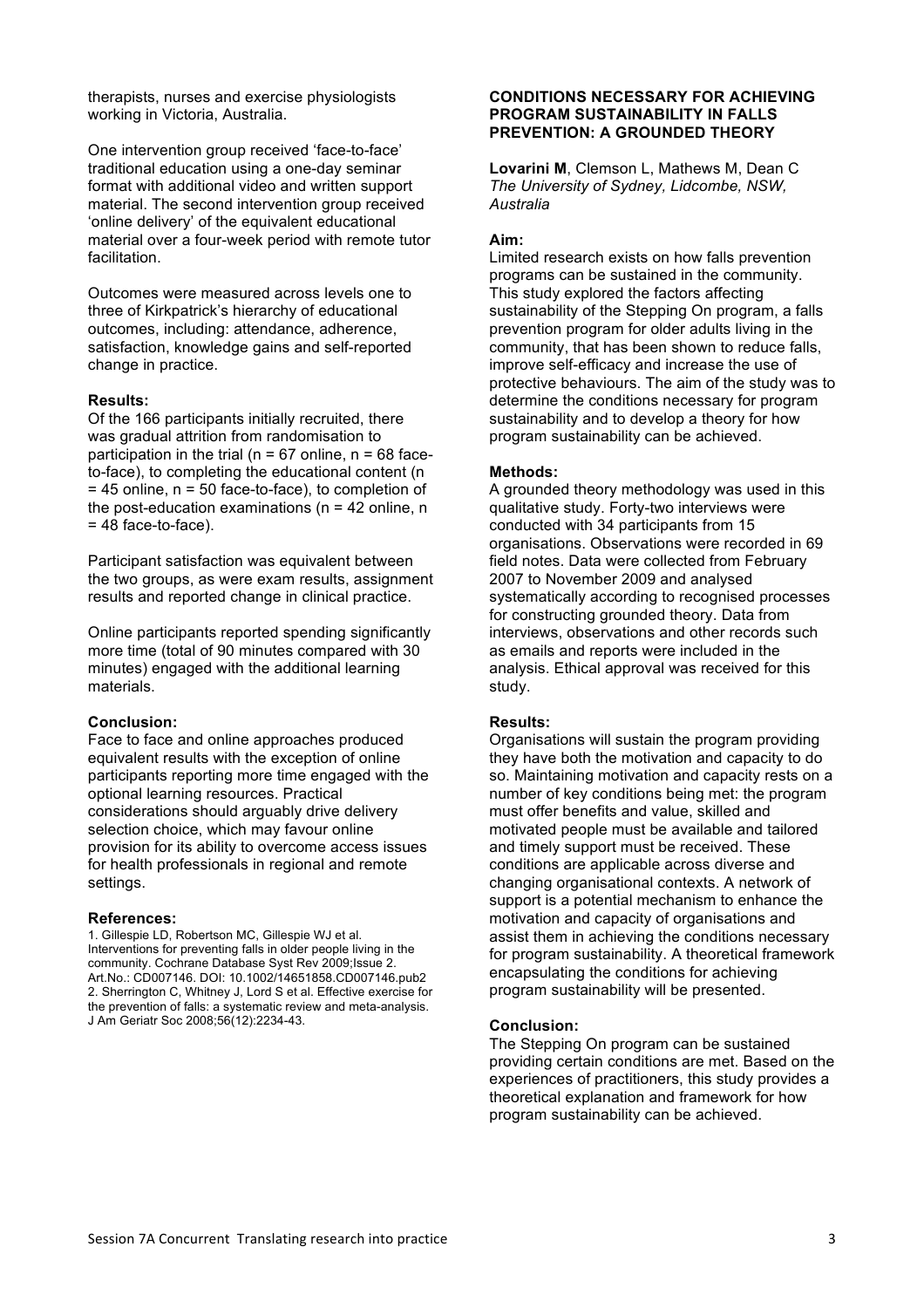### **THE D-FENCE AGAINST FALLS: VITAMIN D FOR FALL PREVENTION IN RESIDENTIAL CARE**

### **Williams M**

*Accident Compensation Corporation, Wellington, New Zealand*

### **Aim:**

In 2007, the Accident Compensation Corporation (ACC) and the Ministry of Health commissioned research to determine successful and cost effective strategies to prevent falls in older adults.

ACC aimed to increase the provision of vitamin D to aged care residents throughout New Zealand to reduce the incidence and severity of falls in this population.

A recent Cochrane review confirmed that provision of vitamin D supplements to older adults in nursing care facilities could reduce falls by 28% (rate ratio 0.72, 95% CI 0.55 to 0.95).<sup>1</sup>

### **Methods:**

In 2008, the programme was trialled in six areas in New Zealand. ACC worked with local health authorities and used an educational campaign to target general practitioners, facility staff and residents. The local health authority and facilities provided ACC with progress reports on uptake and effectiveness of the educational campaign.

### **Results:**

In the pilot sites, components of the programme set-up did not work optimally. In four of the pilot sites, the local health authority did not have the capacity to implement the educational campaign without support from ACC. It was also difficult to establish progress and uptake of vitamin D as facility reports varied in standard due to competing priorities.

The programme set-up was reviewed in 2009 and ACC is now providing support to local health authorities and facilities to implement the educational package. The method of data collection to assess uptake has been automated therefore facilities do not need to provide uptake reports. This has resulted in a significant improvement in capturing uptake numbers. Following these changes, national rollout of the programme has occurred and vitamin D prescribing has increased from 17% in 2007 to 49% in June 2010.

## **Conclusion:**

Working with local health authorities to implement a national educational campaign can increase the uptake of vitamin D in aged care in New Zealand.

### **Reference:**

1. Cameron ID, Murray GR, Gillespie LD et al. Interventions for preventing falls in older people in nursing care facilities and hospitals. Cochrane Database Syst Rev 2010, Issue 1. Art. No.: CD005465. DOI: 10.1002/14651858.CD005465.pub2.

# **A FALLS PREVENTION 'COMMUNITY OF PRACTICE': INNOVATIVE SOFT NETWORKING FOR QUALITY IMPROVEMENT**

**Slawomirski L<sup>1</sup>**, Waldron N<sup>2</sup>, Moore K<sup>2</sup>, Demos  $D^3$ 

*1 Office of Safety and Quality, Department of Health WA, Perth, WA, Australia 2 Health Networks Branch, Department of Health WA, Perth, WA, Australia 3 Royal Perth Hospital, Perth, WA, Australia*

### **Aim:**

To enhance continuous quality improvement in system-wide inpatient falls prevention activity by facilitating improved communication, learning and information sharing among staff.

# **Methods:**

A Falls Prevention Community of Practice (CoP) was created in November 2009, modelled on the format described by Li et al.<sup>1</sup> A period of engagement with stakeholders was followed by identification of key CoP roles including leadership, facilitation, champions, experts and core participating staff. Face to face meetings with video link to rural sites were held 3-monthly. No additional funding was attained. An online survey was undertaken prior a formal meeting and after 6 months to evaluate consistency of documentation, communication methods and perception about CoP efficacy.

# **Results:**

The first three meetings (November 2009, March 2010, June 2010) were attended by an average of 25 people with broad inter-professional representation. An initial early outcome was development and agreement over a statewide Falls Risk Management Tool.<sup>2</sup> The survey sent to all quality improvement staff had a 36% (24/67) response rate at baseline increasing to 56% (38/68) at follow-up. In both surveys 83% of respondents felt communication was very or extremely important, however the percentage who felt this was optimal increased from 17% to 49%. Staff feeling very or highly supported in their workplace increased from 35% (7/20) to 56% (14/25). Those feeling adequately resourced to perform falls prevention work increased from 40%  $(8/20)$  to  $72\%$  (18/25). Staff who felt committed to the CoP as an innovation increased from 60% (12/20) at inception to 83% (20/24) at 6 months.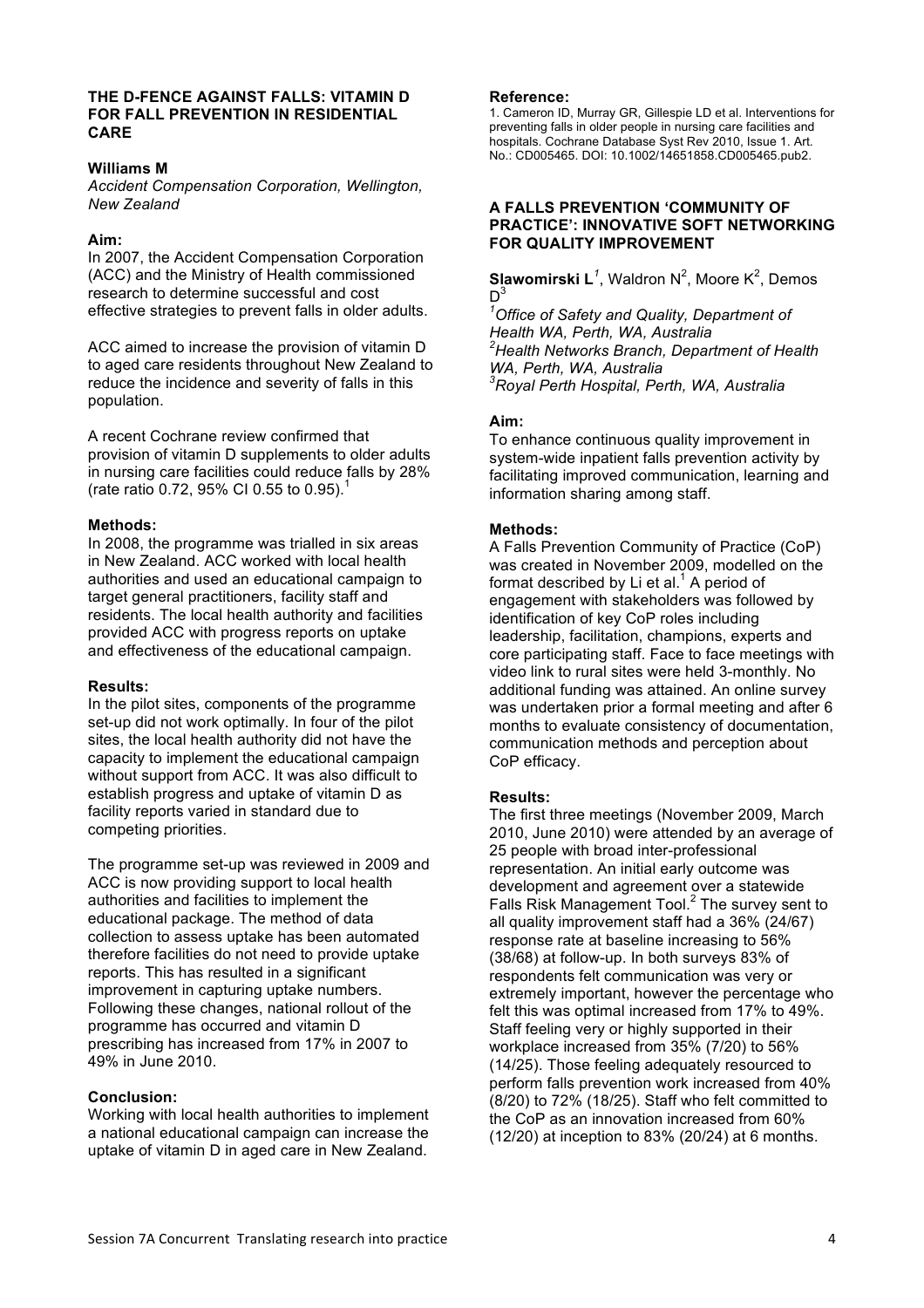### **Conclusion:**

The WA Falls Prevention CoP has facilitated increased communication between quality improvement staff, as well as their perception of being supported and adequately resourced to achieve work tasks. Members have embraced the CoP which has been an effective, cost neutral method for facilitating inter-agency collaboration.

### **References:**

1. Li LC, Grimshaw JM, Nielsen C et al. Use of communities of practice in business and health care sectors: a systematic review. Implement Sci 2009;4:27.

2.http://www.healthnetworks.health.wa.gov.au/docs/11642\_Fal ls\_Risk\_Management.pdf

## **REACHING OUR REMOTE HEALTH PROFESSIONALS: THE ROLE OF VIDEOCONFERENCING**

 $\mathsf{Vance}\ \mathsf{E}^1$ , Lord SR<sup>1</sup>, Close JCT<sup>1</sup>, Lovitt L<sup>2</sup> *1 Neuroscience Research Australia, Randwick, NSW, Australia*

*2 Clinical Excellence Commission, Sydney, NSW, Australia*

### **Introduction:**

Ensuring that our rural and remote health workforce has access to the latest falls prevention research information and practice is an important strategy of the NSW Falls Prevention Network. The tyranny of distance combined with reduced budgets makes it difficult for staff to attend a central location and for experts to travel to distant locations. Access to more advanced internet technologies such as Webcam and Skype are also not available to NSW Rural Area Health staff.

The NSW Falls Prevention Network in partnership with the Clinical Excellence Commission has conducted successful rural videoconferencing forums with multiple rural health sites.

### **Discussion:**

Falls prevention videoconference sessions have been run across two rural Area Health Services (AHS) in NSW (Greater Western AHS and North Coast AHS) with over 400 participants taking part. These have showcased presentations from key experts such as Professor Stephen Lord providing an update of the evidence in falls prevention research, A/Professor Jacqueline Close on falls and medications, and A/Professor Lindy Clemson on motivating older people in self management and awareness of falls prevention. Key falls champions have also provided information about special projects.

These sessions also provide a vehicle for sharing local initiatives, an opportunity to 'network' with colleagues and for participants to consult directly with the experts. Each session was recorded and

distribution by CD enables wider access to information. All videoconference sessions were evaluated with a questionnaire for participants.

### **Conclusion:**

Evaluation of the videoconferencing sessions found that it is both cost effective and a very acceptable mechanism for providing key research and local initiatives to health professionals who are unable to attend centrally located meetings or conferences.

### **APPLIED TAI CHI – A FALLS PREVENTION PROGRAM: TRANSLATING RESEARCH INTO PRACTICE**

**Ferguson RI**<sup>1</sup>, Khor G<sup>,2</sup>

*1 Australian Academy of Tai Chi & Qigong, Brisbane, QLD, Australia 2 Australian Academy of Tai Chi & Qigong, Sydney, NSW, Australia*

### **Aim:**

To create and implement an "Applied Tai Chi for Balance & Stability" program that is 1) sustainable, 2) cost-effective, 3) appropriate for all levels of ability, and 4) adaptable to reach across the continuum of care, from healthy independent community dwellers to the high-risk and lowmobility residents in aged care facilities.

### **Methods:**

By extracting the essential principles from Traditional Tai Chi our evidence based falls prevention program exercises are modified to target specific outcomes. Non-expert facilitators, "practice leaders" were trained. Several "Train the Trainer" course models were designed to develop the competency of these leaders. The courses varied in length and content depending on their experience, e.g. allied health workers already have an understanding of safety requirements for elderly people.

### **Results:**

Utilising existing allied health workers kept the program low cost and sustainable in the residential settings. Creating and maintaining partnerships with government and nongovernment organisations and community groups assists with promotion and cost-sharing for general community dwellers. These "Applied Tai Chi" programs are still running successfully in remote areas of the state (they are accessible and cost-effective). Community classes have had a high rate of repeat attendance; many students also practise at home with the DVD.

### **Conclusion:**

As the population ages, it is vital that people become active and maintain their fitness, balance